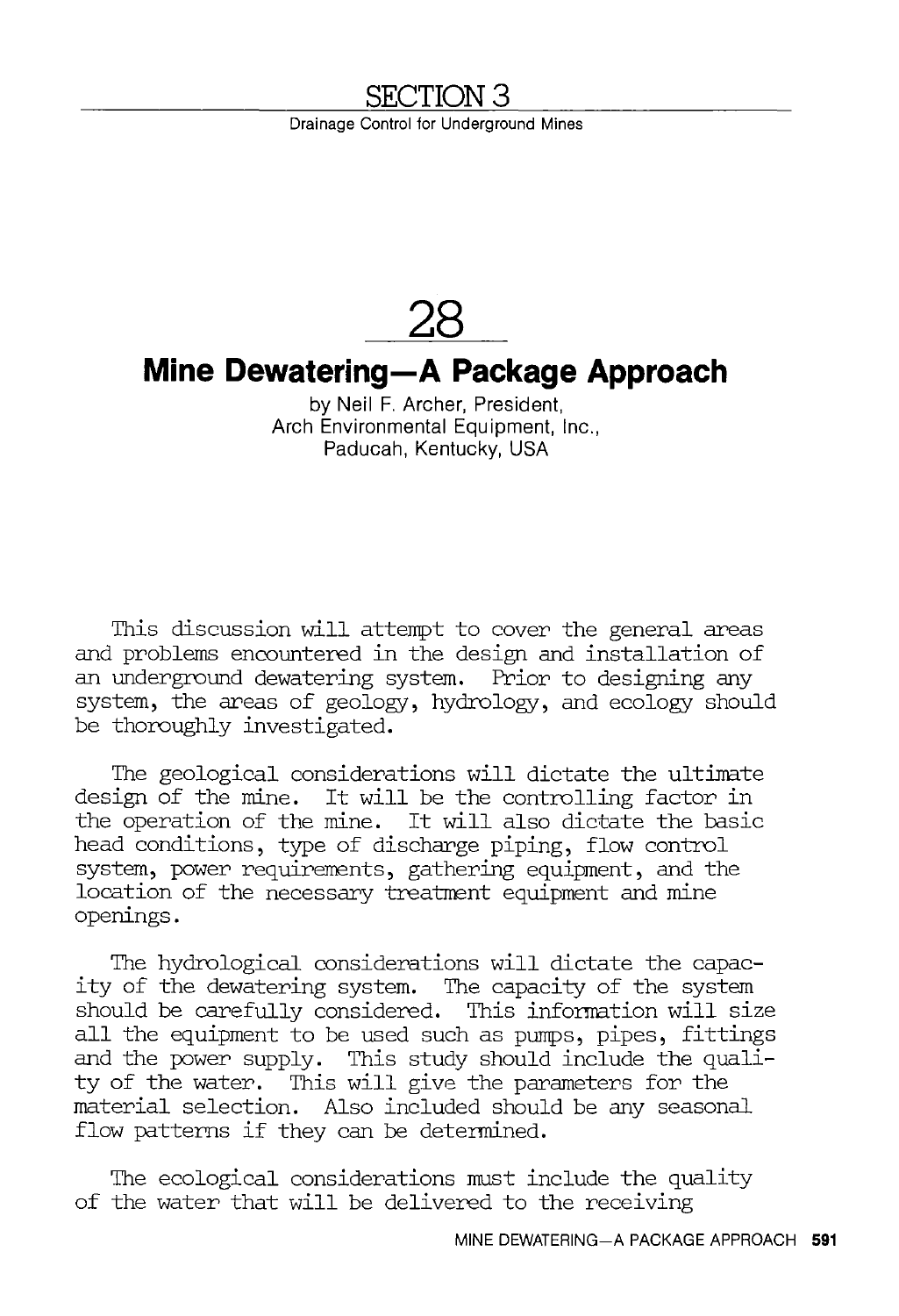stream. The quantity of water should also be a major consideration. Is the discharge water going into an existing stream or will the discharge create its own stream? If the water has to be treated, can the treatment equipment be feed in surges or must it receive the water in a continuous flow? Once these areas have been covered, the overall design can be completed.

Given this data and knowing that it is accurate, the system can be designed. With the vertical head and flow being known, the discharge system can be selected. may appear to be starting in the middle of the system and<br>it is. I have started at the bottom and worked my way to I have started at the bottom and worked my way to the surface many times only to discover that there was not room for the 12 inch or 14 inch discharge pipe. I have been asked if I could get by with two 6 inch lines. Six and six does make twelve. The 1,000 feet of head turned into 1,300 feet and the horsepower requirements went up by 30 percent.

This also increased the size of all electrical equipment. This is why a system design should start with the discharge piping. This item is so critical that we have a routine programmed into our computer to calculate pipe size, friction loss and horsepower just for this reason.

Now we have our two basic numbers: total flow and total dynamic head. This will allow us to select the proper pumping equipment and will give us the horsepower necessary to drive the system. In turn this will allow us to select the proper switch gear, power conductors and standby generators if these are necessary.

The next step in this process is to select the proper pump materials (i.e. cast iron, bronze, stainless steel etc.). This should be done only after evaluating the quality of the water. Is it an aggressive water? Will it carry a high concentration of abrasives? Will dissolved gas be a problem? Hydrogen sulfide for example is very corrosive and is easily removed from the water by slight aeration. It is apparent that the sump design is very important.

The sump should be designed for easy access for cleaning and pump repair. If gas is a problem, a tight fitting top should be a part of the sump design. If sand or other abrasives are carried in the water, the sump should allow